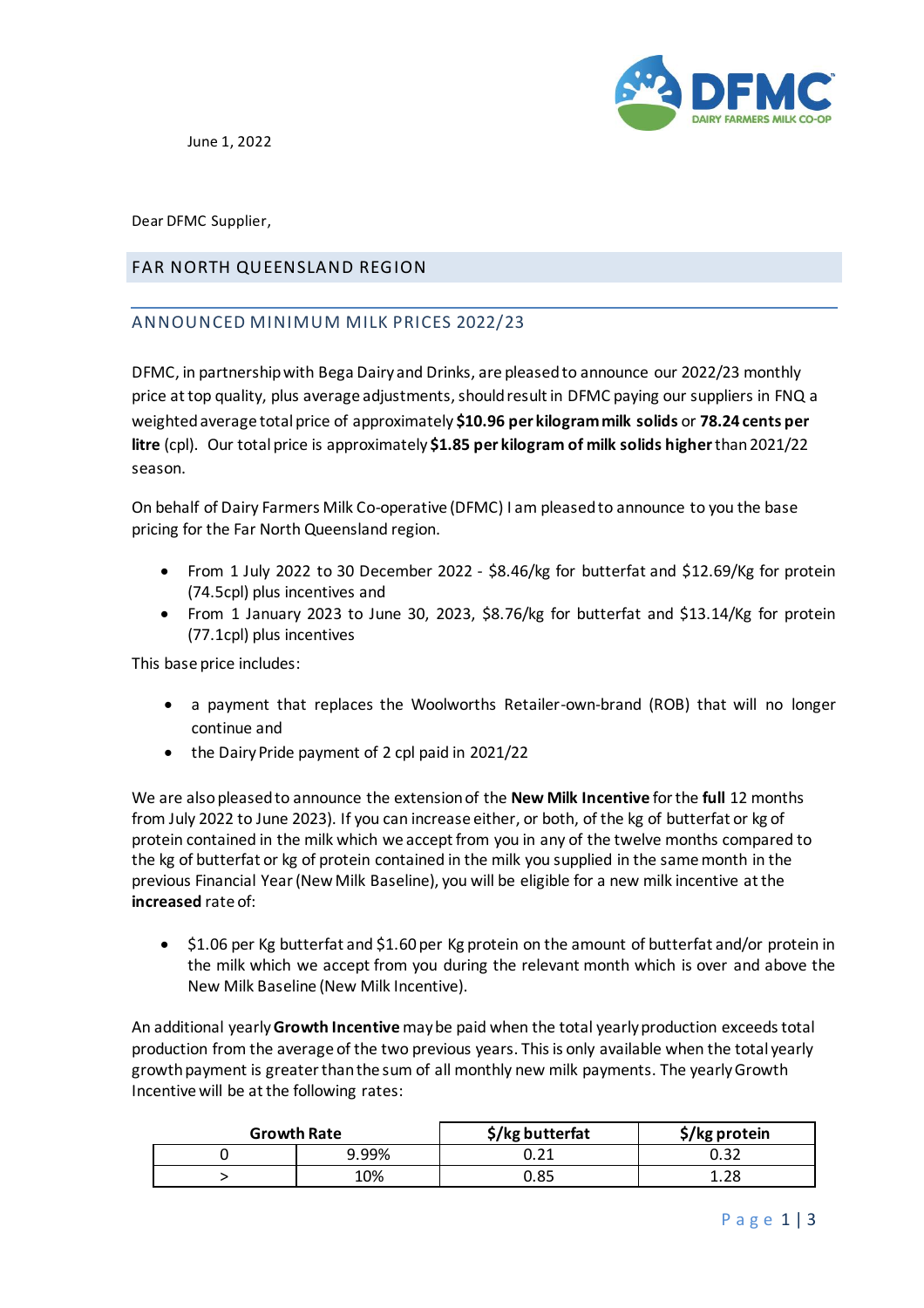

Individual farm **Income Estimates** will be provided to all members, and tailored estimates can be provided for suppliers anticipating producing increased volumes of milk over the prior year.

DFMC will continue to pass on to all our Far North Queensland dairy suppliers, in full, the additional payment from the 10 cents per litre retail price increase on the 2l and 3L Coles Retailer Own Brand (ROB) volume made by Bega and sold in North Queensland. These payments equate to around 2.0cpl per month. We will continue to pass on in full these payments for as long as Coles continue to run the program in North Queensland and Bega continues to manufacture their respective retailer own brand 2L and 3L fresh white milk volume in the region.

This results in an average weighted price for the 2022/23 milk season of more than **\$11.31 per kilogram milk solids,** in line with the DFMC SEQ price,(with a range from \$10.94 to \$11.74/kgMS) or **80.76 cpl**equivalent (with a range from 64.9 cpl to 90.9 cpl)

Individual farm income estimates will accompany your contract document. If you have any questions or concerns regarding the options available to you, please contact:

**Damien Tessmann** Regional Manager 0431 559 377 [damien.tessmann@dfmc.org.au](mailto:damien.tessmann@dfmc.org.au) **Mark Kebbell** Executive Officer 19432 046 768 [mark.kebbell@dfmc.org.au](mailto:mark.kebbell@dfmc.org.au)<br> **James Geraghty** FNQ Director 19427 972 355 besaja@bigpond.com.au **James Geraghty** FNQ Director **0427 972 355** [besaja@bigpond.com.au](mailto:besaja@bigpond.com.au)

On a personal note, I would like to thank you for your supply and wish you all a successful and prosperous year ahead.

Yours Sincerely on behalf of the DFMC Board

Andrew Burnett **Chairman DAIRY FARMERS MILK CO-OPERATIVE** Ph: 0419 773 907